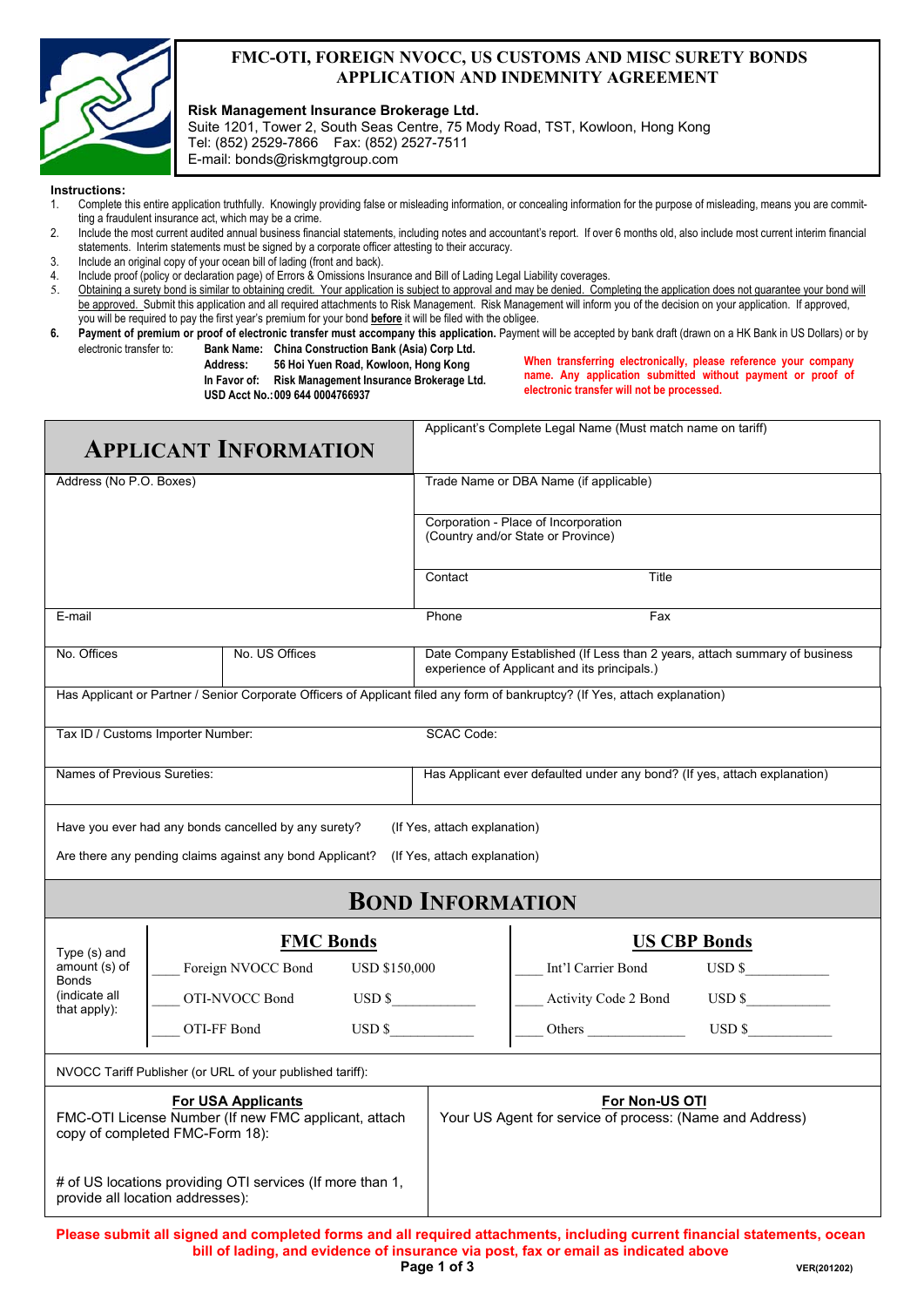

#### **FMC-OTI, FOREIGN NVOCC, US CUSTOMS AND MISC SURETY BONDS APPLICATION AND INDEMNITY AGREEMENT**

**Risk Management Insurance Brokerage Ltd.**  Suite 1201, Tower 2, South Seas Centre, 75 Mody Road, TST, Kowloon, Hong Kong Tel: (852) 2529-7866 Fax: (852) 2527-7511 E-mail: bonds@riskmgtgroup.com

## **REMINDER: BELOW ITEMS MUST BE INITIALED IN ORDER TO PROCESS APPLICATION**

#### Initial

 $\frac{1}{2}$ 

 $\frac{1}{2}$ 

#### **Acknowledgement of Applicant**

- 1. Applicant understands that maintaining adequate Errors & Omissions insurance and Bill of Lading Legal Liability insurance are important measures to preserve and protect the business assets of the Applicant.  $\mathcal{L}_\text{max}$
- 2. Where insurance is a prerequisite for bond issuance and renewal, applicant agrees to keep such insurance intact, renew such coverages annually, and will immediately notify Risk Management of any termination or lapse in coverage.  $\frac{1}{2}$
- 3. Where insurance is a prerequisite for bond issuance and renewal, applicant agrees that the failure to maintain adequate Errors & Omissions insurance and Bill of Lading Legal Liability insurance, may be cause for termination by the surety of any bond.  $\mathcal{L}_\text{max}$ 
	- 4. Applicant agrees to immediately notify Risk Management of any suit or claim against Applicant that may be recoverable under its bond, including all actions or investigations by the FMC or other regulatory body.
	- 5. Applicant agrees this application is subject to approval and that Risk Management will inform Applicant of the decision on the application. Upon approval of the application, Applicant agrees to pay the first year's premium

#### **Continuous Agreement of Indemnity**

**The undersigned Applicant and Indemnitor(s) hereby request American Alternative Insurance Corporation ("Surety") to become surety for the above bond(s). The undersigned hereby certify the truth of all statements in the application and its attachments and jointly and severally agree:** 

**-to pay the usual premiums including continuations and/or renewals;** 

**-to completely INDEMNIFY Surety against any and all liability, loss, costs, damages, fees of attorneys and other expenses which Surety may sustain or incur by reason of, or in consequence of the execution of such bonds and any renewal, continuation or successor thereof; -that Surety shall have the right to adjust, settle, or compromise any claim, demand, suit or judgment upon said bond(s) and its decision in good faith to make any payment shall be final and conclusive as to the fact and extent of the liability of the undersigned; -upon demand by Surety, to deposit current funds with Surety in amount sufficient to satisfy any liability, claim asserted, suit or judgment by reason of such suretyship; and** 

**-that if said bond is cancelable, this agreement may be terminated by its third party Indemnitors as to subsequent liability, upon forty five (45) days written notice given to Surety by Certified Mail by such Indemnitors and with written confirmation from Surety stating when such termination will take effect. Such notice to Surety shall be sent to Risk Management Insurance Brokerage Ltd.** 

| <b>Bond Applicant</b>           |        |                                                     |
|---------------------------------|--------|-----------------------------------------------------|
|                                 |        | <b>COMPANY CHOP / SEAL</b><br>(Indicate if no seal) |
| Company Name                    |        |                                                     |
| Print Name of Corporate Officer |        | Signature                                           |
| Title                           |        | Witness Signature                                   |
| Signed and sealed this          | day of | 20                                                  |

**Please submit all signed and completed forms and all required attachments, including current financial statements, ocean bill of lading, and evidence of insurance via post, fax or email as indicated above Page 2 of 3**  $VER(201202)$